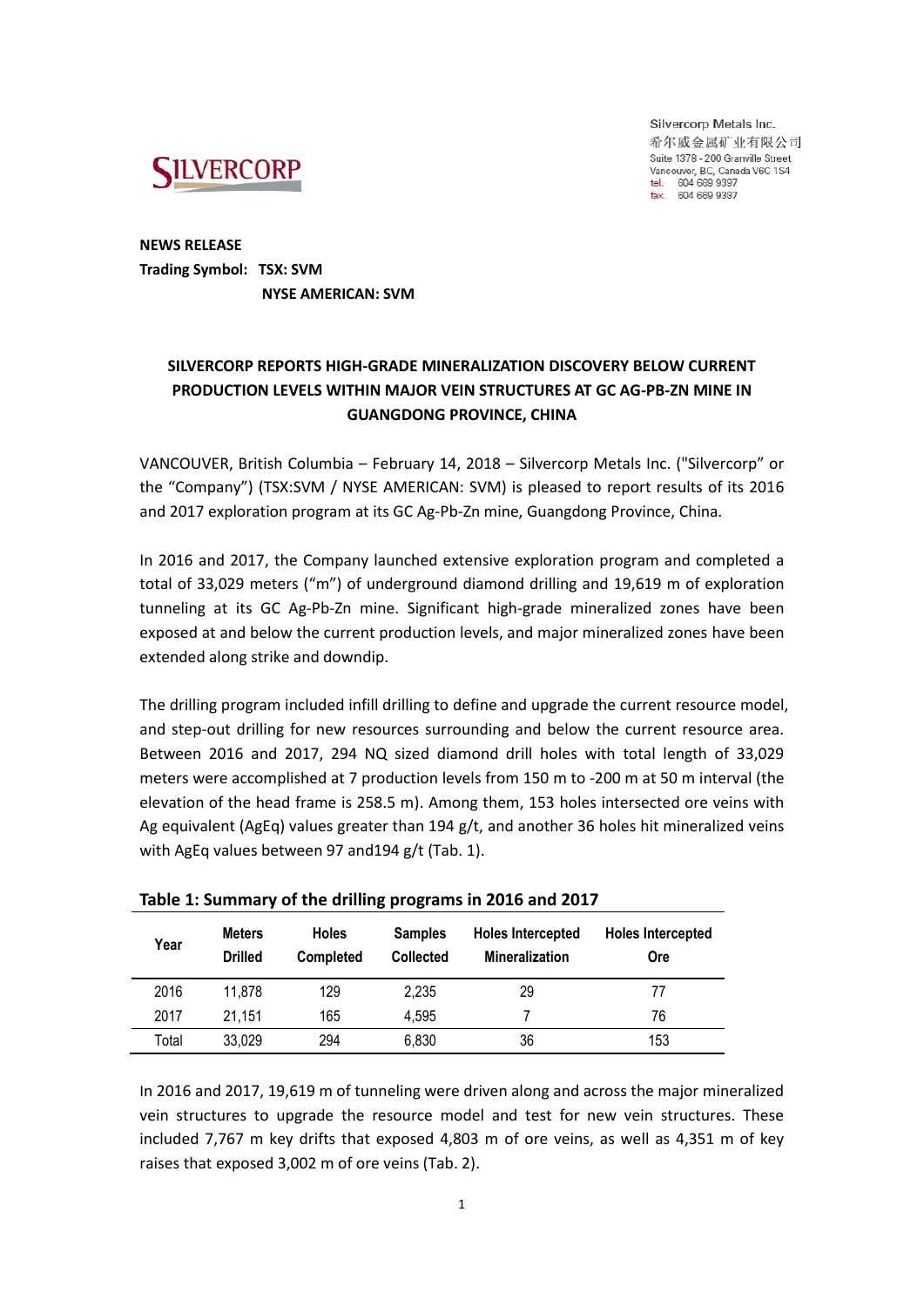| Year  | Tunneling<br>(m) | <b>Samples</b><br><b>Collected</b> | <b>Key Drifts</b><br>Included (m) | <b>Ore Exposed</b><br>in Drifts (m) | <b>Key Raise</b><br>Included (m) | Ore Exposed<br>in Raises (m) |  |  |  |  |
|-------|------------------|------------------------------------|-----------------------------------|-------------------------------------|----------------------------------|------------------------------|--|--|--|--|
| 2016  | 9,152            | 4,063                              | 2.482                             | 1,980                               | 1,683                            | 1,266                        |  |  |  |  |
| 2017  | 10,467           | 5.608                              | 5,285                             | 2,823                               | 2,668                            | 1,736                        |  |  |  |  |
| Total | 19,619           | 9.671                              | 7,767                             | 4,803                               | 4.351                            | 3,002                        |  |  |  |  |

**Table 2: Summary of the tunneling programs in 2016 and 2017**

Tables 3 and 4 below list assay results of some selected drill holes that intercepted ores and drift tunnels that exposed ore zones in the 2016 and 2017 exploration programs.

| Year | Hole ID   | From<br>(m) | To<br>(m) | <b>True</b><br>Width<br>(m) | Vein             | <b>Elevation</b><br>(m) | Ag<br>(g/t) | Pb<br>$(\%)$ | Zn<br>(%) | AgEq $(1,2)$<br>(g/t) |
|------|-----------|-------------|-----------|-----------------------------|------------------|-------------------------|-------------|--------------|-----------|-----------------------|
| 2016 | CK10381   | 29.97       | 32.74     | 2.54                        | V12              | 52.1                    | 97          | 0.11         | 9.65      | 590                   |
| 2016 | CK10582   | 85.74       | 89.84     | 2.84                        | V36              | $-73.7$                 | 78          | 2.66         | 3.21      | 383                   |
| 2016 | CK11201   | 17.44       | 19.65     | 2.02                        | $V28-4$          | $-152.0$                | 233         | 4.68         | 2.30      | 601                   |
| 2016 | CK11301   | 11.68       | 27.51     | 8.64                        | V <sub>1</sub>   | $-151.9$                | 48          | 2.03         | 6.08      | 464                   |
| 2016 | CK3086    | $\pmb{0}$   | 8.2       | 6.39                        | V7E              | $-101.2$                | 90          | 0.62         | 1.69      | 209                   |
| 2016 | CK3087    | $\pmb{0}$   | 6.27      | 3.58                        | V7E              | $-100.4$                | 134         | 1.48         | 4.01      | 416                   |
| 2016 | CK4083    | 82.22       | 87.6      | 4.48                        | V7N              | $-145.4$                | 45          | 1.24         | 3.53      | 290                   |
| 2016 | CK4083    | 103.44      | 109.69    | 5.20                        | V7E              | $-157.4$                | 49          | 0.91         | 2.07      | 203                   |
| 2016 | CK4084    | 50.88       | 60.04     | 7.35                        | V7E              | $-115.4$                | 43          | 0.89         | 3.87      | 286                   |
| 2016 | CK4280    | 17.25       | 21.71     | 3.48                        | V10              | $-99.9$                 | 45          | 1.69         | 5.65      | 421                   |
| 2017 | 18CK26A04 | 126.59      | 132.08    | 3.77                        | $V2-4$           | $-316.7$                | 72          | 0.91         | 3.72      | 309                   |
| 2017 | 18CK26A05 | 277.32      | 281.96    | 3.31                        | $V2-2$           | $-463.7$                | 171.2       | 1.99         | 5.12      | 537                   |
| 2017 | 18CK28A05 | 295.05      | 297.97    | 1.97                        | $V6-1$           | $-453.0$                | 310         | 2.13         | 14.69     | 1,167                 |
| 2017 | CK10586   | 114.16      | 116.39    | 1.61                        | <b>V9W-2</b>     | 89.2                    | 491         | 0.69         | 5.63      | 813                   |
| 2017 | CK10588   | 33.11       | 37.23     | 2.83                        | V19              | 78.9                    | 87          | 3.12         | 2.62      | 387                   |
| 2017 | CK10691   | 99.57       | 102.38    | 2.14                        | V33              | 43.1                    | 191         | 3.68         | 3.09      | 545                   |
| 2017 | CK1080    | 83.13       | 84.28     | 1.11                        | V40              | $-2.6$                  | 758         | 1.97         | 2.98      | 1,015                 |
| 2017 | CK10982   | 117.35      | 128.37    | 6.51                        | V7E              | $-193.2$                | 55          | 2.02         | 3.55      | 343                   |
| 2017 | CK10986   | 97.06       | 100.35    | 3.23                        | V14              | 14.3                    | 94          | 0.46         | 5.95      | 419                   |
| 2017 | CK2282    | 56.56       | 60.64     | 3.90                        | $V9-9$           | $-94.0$                 | 57          | 1.21         | 6.52      | 451                   |
| 2017 | CK2688    | 115.76      | 123.59    | 7.57                        | V2E1             | $-245.6$                | 64          | 0.75         | 4.00      | 306                   |
| 2017 | CK26A84   | 135.49      | 138.33    | 2.56                        | V2E1             | $-294.6$                | 92          | 1.58         | 5.74      | 467                   |
| 2017 | CK26A88   | 106.15      | 108.95    | 2.79                        | $V2-1$           | $-239.4$                | 109         | 4.59         | 5.29      | 624                   |
| 2017 | CK26A88   | 128.67      | 134.78    | 5.53                        | V2E1             | $-248.1$                | 58          | 0.82         | 5.65      | 388                   |
| 2017 | CK28A84   | 116.96      | 120.93    | 3.47                        | $V2-4$           | $-272.6$                | 299         | 3.00         | 10.54     | 993                   |
| 2017 | CK28A84   | 143.19      | 152.1     | 7.79                        | V <sub>2</sub> E | $-289.4$                | 143         | 3.58         | 4.08      | 542                   |
| 2017 | CK28A86   | 96.95       | 97.89     | 0.77                        | V18              | 142.0                   | 932         | 5.83         | 5.05      | 1,501                 |

**Table 3: Selected drilling results from the 2016 and 2017 drilling programs at GC mine**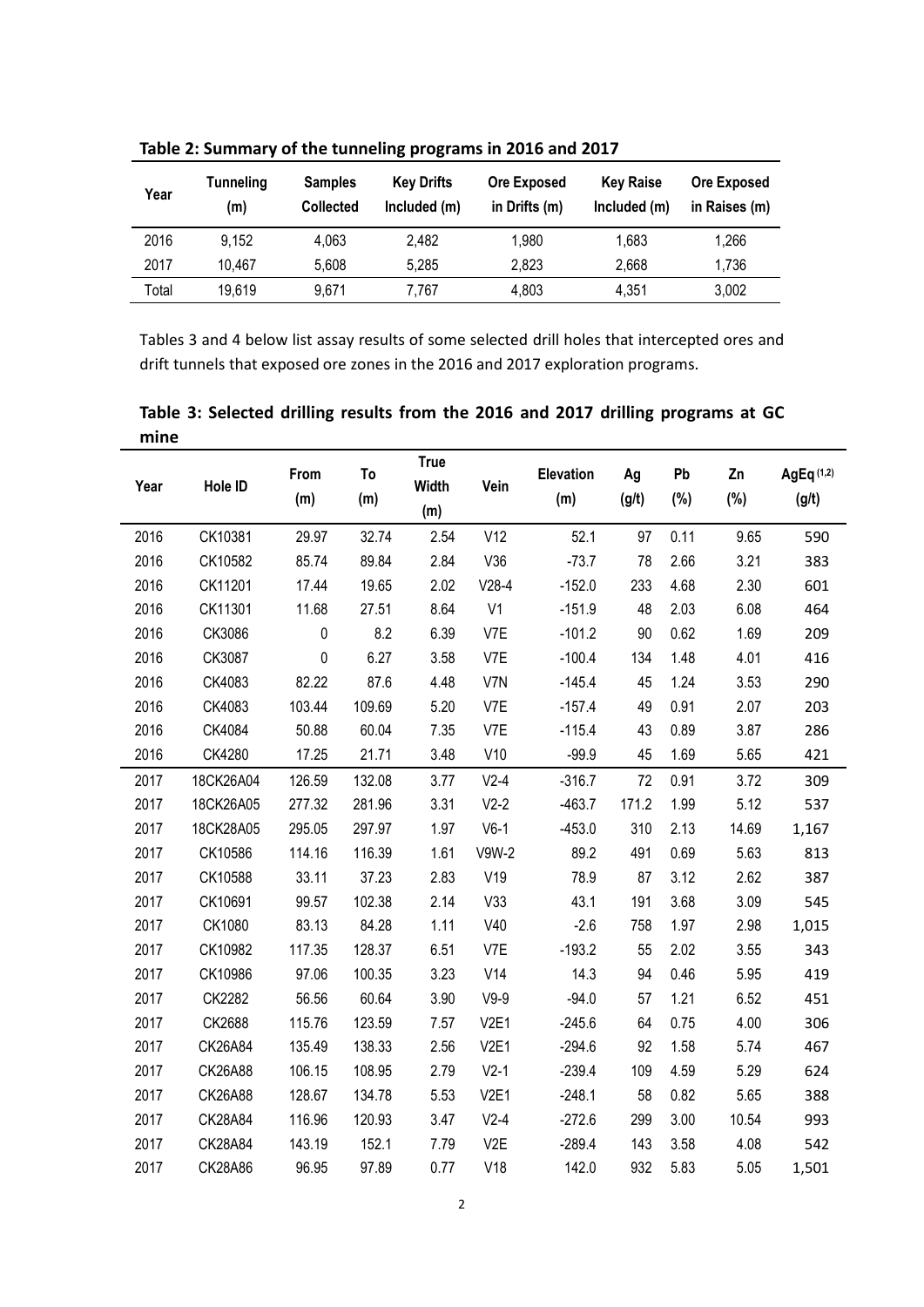**(1) Metal prices assumed: Ag USD19/Oz, Pb USD1.0/lb., Zn USD1.2/lb.**

**(2) Ag equivalent AgEq = Ag grade (g/t) + 53.9 x Pb grade (%) + 50.5 x Zn grade (%)**

| Drift ID             | Vein             | <b>Elevation</b> | Length | <b>True</b> | Ag    | Pb     | Zn   | AgEq  |
|----------------------|------------------|------------------|--------|-------------|-------|--------|------|-------|
|                      |                  | (m)              | (m)    | Width(m)    | (g/t) | $(\%)$ | (%)  | (g/t) |
| V2W-(-150)-22YM      | V <sub>2</sub> W | $-150$           | 128    | 1.89        | 132   | 2.77   | 3.48 | 457   |
| V2W-(-150)-22AYM+CM  | V2W              | $-150$           | 54     | 8.00        | 132   | 3.12   | 4.63 | 534   |
| V2E-(-150)-26EYM     | V <sub>2</sub> E | $-150$           | 300    | 1.70        | 134   | 2.85   | 3.89 | 484   |
| V2E-(-200)-28EYM     | V <sub>2</sub> E | $-200$           | 117    | 2.69        | 99    | 1.25   | 4.19 | 379   |
| -150-V2E1-26YM       | V2E1             | $-150$           | 86     | 5.99        | 96    | 0.66   | 1.78 | 221   |
| V2E1- (-200) -26AYM  | V2E1             | $-200$           | 71     | 2.70        | 163   | 2.18   | 2.79 | 421   |
| V7E(V36)-(-100)-40YM | V7E              | $-100$           | 110    | 1.75        | 106   | 2.14   | 4.04 | 426   |
| V9-5-(-150)-30WYM    | $V9-5$           | $-150$           | 150    | 1.45        | 96    | 3.41   | 3.57 | 461   |
| $-100-V10-40AYM$     | V10              | $-100$           | 210    | 1.29        | 41    | 1.29   | 3.34 | 280   |
| V10-1-0-42SYM        | $V10-1$          | 0                | 145    | 1.57        | 101   | 0.86   | 4.16 | 357   |
| V14-50-(105-111)YM   | V14              | 50               | 163    | 0.83        | 129   | 1.93   | 6.15 | 544   |
| -100-V16-22AYM       | V16              | $-100$           | 208    | 1.73        | 44    | 0.48   | 2.75 | 209   |
| V24-0-14SWYM         | V24              | $\mathbf 0$      | 90     | 1.10        | 312   | 2.63   | 5.81 | 747   |

## **Table 4: Selected drifts that exposed ore zones at GC mine in 2016 and 2017**

The step-out drilling and tunneling in the east of the mine defined new mineralized vein structures including V7E、NV10、V14、V19、V31、V32 and V33. Vein V7E has been defined 95 m in strike length, 150 m in downdip length and 0.8-1.75 m in width, with average grade of 81 g/t Ag, 1.43 % Pb and 3.08% Zn. The exploration program at -150m and -200m levels indicated that the length and width, ore continuity and ore grades improved greatly with the increase of depth (Tab. 5).

| Vein             | Level  | Length | <b>True Width</b> | Ag    | Pb     | Zn     | AgEq  |
|------------------|--------|--------|-------------------|-------|--------|--------|-------|
|                  | (m)    | (m)    | (m)               | (g/t) | $(\%)$ | $(\%)$ | (g/t) |
| V <sub>2</sub> E | 100    | 30     | 1.52              | 212   | 1.42   | 0.59   | 318   |
|                  | 50     | 164    | 1.24              | 71    | 1.73   | 2.83   | 307   |
|                  | 0      | 229    | 1.02              | 74    | 1.32   | 2.40   | 266   |
|                  | $-50$  | 225    | 1.2               | 94    | 1.47   | 2.62   | 306   |
|                  | $-100$ | 450    | 1.48              | 105   | 1.33   | 2.80   | 318   |
|                  | $-150$ | 418    | 1.28              | 122   | 1.94   | 3.35   | 396   |
|                  | $-200$ | 400    | 1.92              | 126   | 2.10   | 3.82   | 432   |
| V <sub>2</sub> W | 100    | 77     | 3.57              | 100   | 0.15   | 2.20   | 219   |
|                  | 50     | 174    | 2.15              | 118   | 0.83   | 3.91   | 360   |
|                  | 0      | 106    | 3.03              | 139   | 1.71   | 3.38   | 402   |
|                  | $-50$  | 242    | 3.4               | 141   | 1.62   | 3.48   | 404   |
|                  | $-100$ | 128    | 2.19              | 120   | 1.39   | 2.51   | 322   |
|                  | $-150$ | 183    | 6.32              | 277   | 5.00   | 6.53   | 876   |

**Table 5: Increases of average grades in veins V2E and V2W with depth**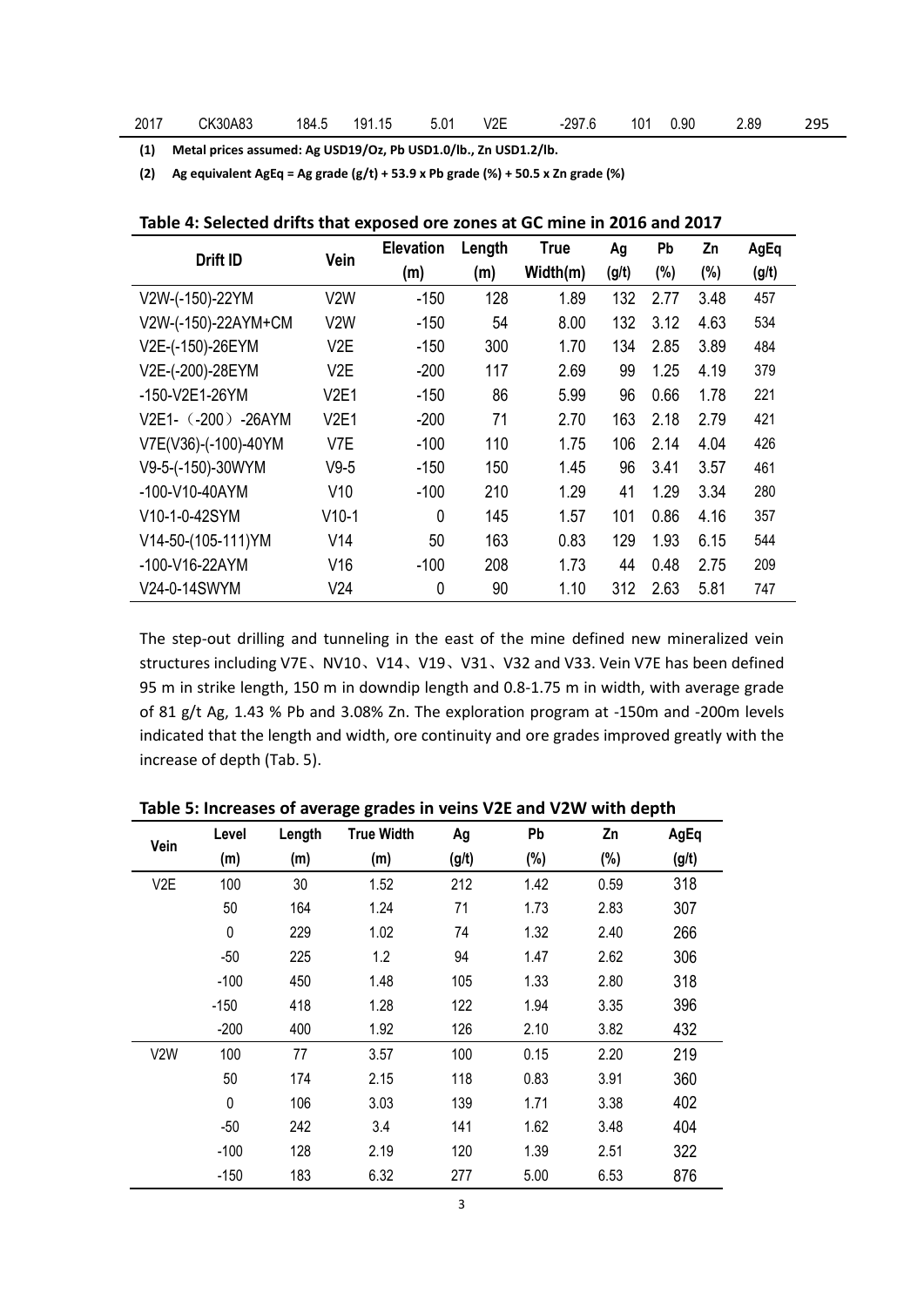In addition, two drill holes, 18CK26A04 and 18CK28A05, hit high-grade mineralization with true width of 3.31 m and 1.97 m, respectively, at elevation around -455 m. The host rock of the mineralization is slate, which indicated that the mineralization system is not limited to granite, but extend into the sedimentary rock underneath the granite intrusive. Also, the trend of increasing Ag, Pb, Zn and Cu grades with depth continued to below -450 m elevation. The assay results of the intercepted ore of drill hole 18CK28A05 are 310 g/t Ag, 2.13% Pb, 14.96% Zn, 0.73% Cu, 0.19% Sn and 0.34 g/t Au.

## **Quality Control**

Drill core samples were taken from sawn half core for every 1.5m or limited by apparent wall rock and mineralization contact. Half of the core was sent to the laboratory for analysis and the other half retained for archive. The channel samples are collected along sample lines perpendicular to the mineralized vein structure in exploration tunnels. Sample length ranges from 0.2 m to more than 1.0 m, depending on the width of the mineralized vein and the mineralization type. Spacing between sampling lines is typically 5 m along strike. Both the mineralized vein and the altered wall rocks are cut with continuous chisel chipping. The samples are individually secured in cotton sample bags and then collectively secured in rice bags for shipment to the on-site laboratory.

For analysis, the sample is dried and crushed to minus 1 mm and then split to a 200-300 g subsample which is further pulverized to minus 200 mesh. A duplicate sample of minus 1 mm is made and kept at the laboratory archives. Two subsamples are prepared from the pulverized sample. One is digested with two-acids for analysis of silver, lead, zinc and copper with AAS. The other is retained as pulp reject at the lab for future reference.

A routine quality assurance/quality control (QA/QC) procedure is adopted to monitor the analytical quality at the lab. Certified reference materials (CRMs), pulp duplicates and blanks are inserted into each lab batch of samples. QA/QC data at the lab are attached to the assay certificates for each batch of samples.

The Company maintains its own comprehensive QA/QC program to ensure best practices in sample preparation and analysis of the exploration samples. Project geologists regularly insert CRM, field duplicates and blanks to each batch of core samples to monitor the sample preparation and analysis procedures at the labs. The analytical quality of the labs is further evaluated with external checks by sending about 3-5% of the pulp samples to higher level labs to check for lab bias.

Data from both the Company's and the lab's QA/QC programs are reviewed on a timely basis by project geologists.

Guoliang Ma, P. Geo, Silvercorp's Manager of Exploration and Resource, reviewed the exploration data and prepared the scientific and technical information regarding exploration results contained herein. He is the Qualified Person on the project as defined under National Instrument 43-101 and has verified and approved the contents of this news release.